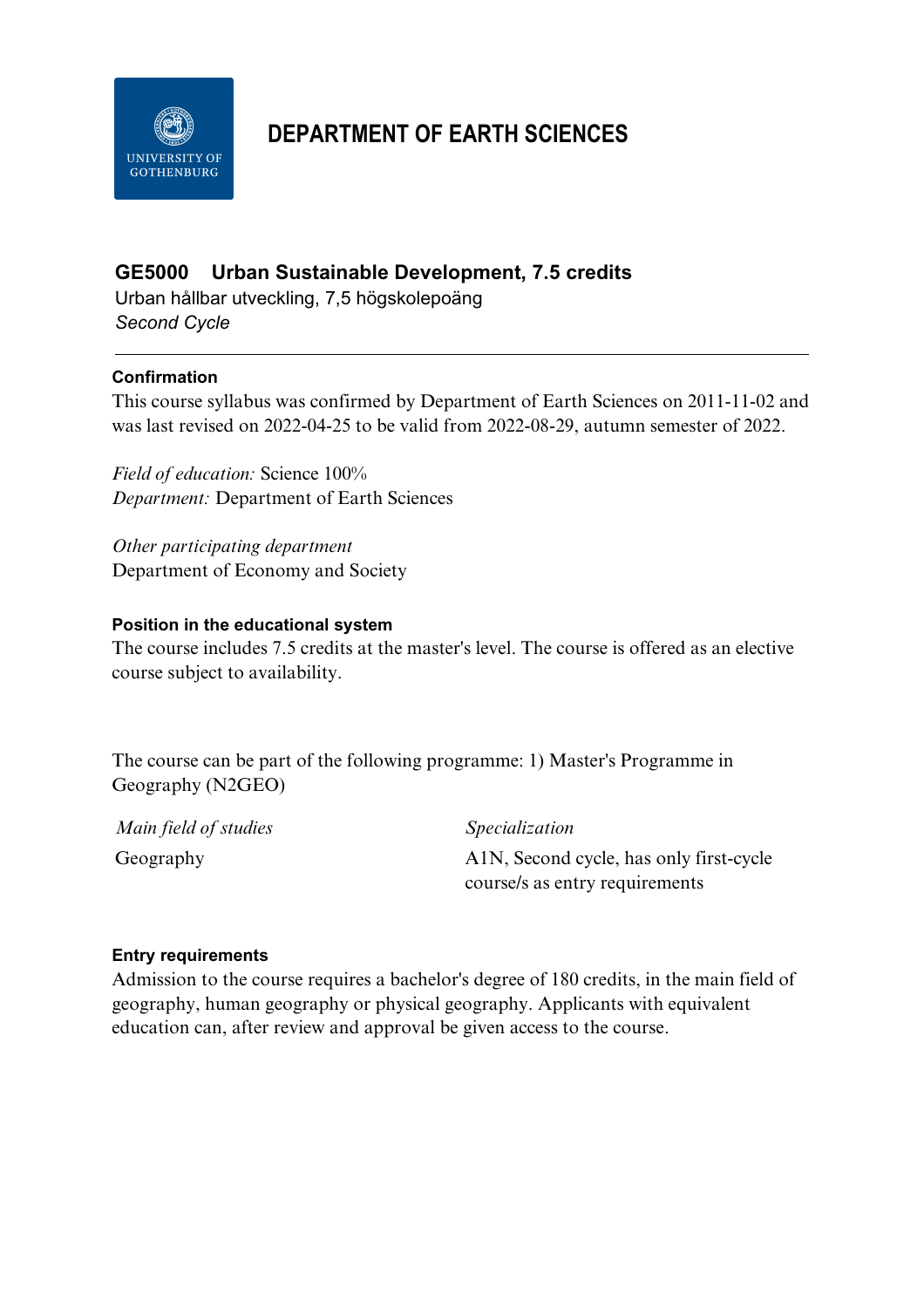## **Learning outcomes**

On successful completion of the course the student will be able to:

# *Knowledge and understanding*

- explain the driving forces behind urban transformation processes, its outcome on human habitats and everyday life, and land and soil resources.
- identify relevant terminology and their respective definitions.
- propose measures to achieve long-term sustainable urban development.

## *Competence and skills*

• carry out a project, by formulating one based on the course's focus problem area, collect and process data, report and analyze.

# *Judgement and approach*

• evaluate and critically review information from relevant sources from the standpoint of sustainable development.

The course is sustainability-focused, which means that at least one of the learning outcomes clearly shows that the course content meets at least one of the University of Gothenburg's confirmed sustainability criteria. The content also constitutes the course's main focus.

## **Course content**

The course examines urbanization processes from a broad geographical perspective. It applies an in-depth understanding of underlying driving forces of city growth and its consequences, focusing opportunities and challenges faced by today's, and future, urban landscape in the quest to achieve sustainable development.

The course explores how urban transformation processes affect people's habitats and everyday life, as well as land resource use. This is analyzed from different perspectives and in different geographical contexts (however, focusing on conditions similar to those in Sweden), such as: urban/urban planning, population composition and distribution, energy and food security, mobility/mobility and urban logistics, various aspects of risk management, urban landscape conservation, urban green structure, consequences of climate change in a local perspective, distribution aspects (inclusion and exclusion), and business transformation.

The effects on the urban environment, as well as instruments and measures (laws, technology, land use and behavioral changes) are regarded from social, business, and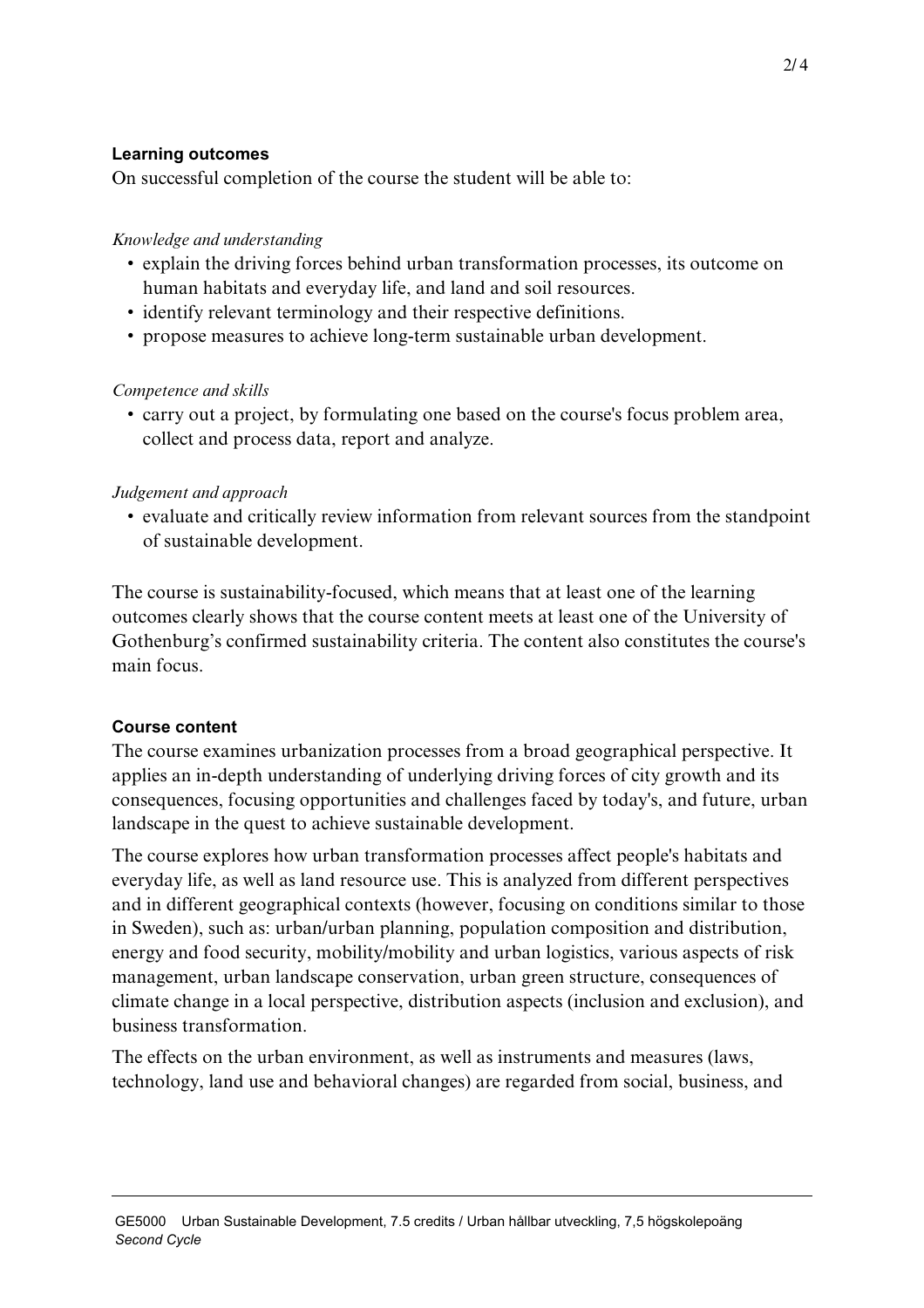## **Form of teaching**

The teaching consists of lectures, guest lectures, excursions, seminars, project work and supervision.

*Language of instruction:* English

## **Assessment**

For a final grade all graded sections of the course must be successfully completed.

Moment 1: Project work (Projektarbete), 5.5 credits: U/G/VG

# Moment 2: Seminars, excursions (Seminarier, exkursioner), 2 credits: U/G

The project work is evaluated by the submission of a written report and presentation at a seminar. The result of the project work (written report and oral presentation) determines the final grade of the course, which is issued when all course sections have been completed and approved. For a final grade all course sections must be satisfactorily completed.

If a student who has twice received a failing grade for the same examination component wishes to change examiner ahead of the next examination session, such a request should be made to the department in writing and should be approved by the department unless there are special reasons to the contrary (Chapter 6 Section 22 of the Higher Education Ordinance).

If a student has received a recommendation from the University of Gothenburg for study support for students with disabilities, the examiner may, where it is compatible with the learning outcomes of the course and provided that no unreasonable resources are required, decide to allow the student to sit an adjusted exam or alternative form of assessment.

In the event that a course has ceased or undergone major changes, students are to be guaranteed at least three examination sessions (including the ordinary examination session) over a period of at least one year, but no mote than two years after the course has ceased/been changed. The same applies to internships and professional placements (VFU), although this is restricted to just one additional examination session.